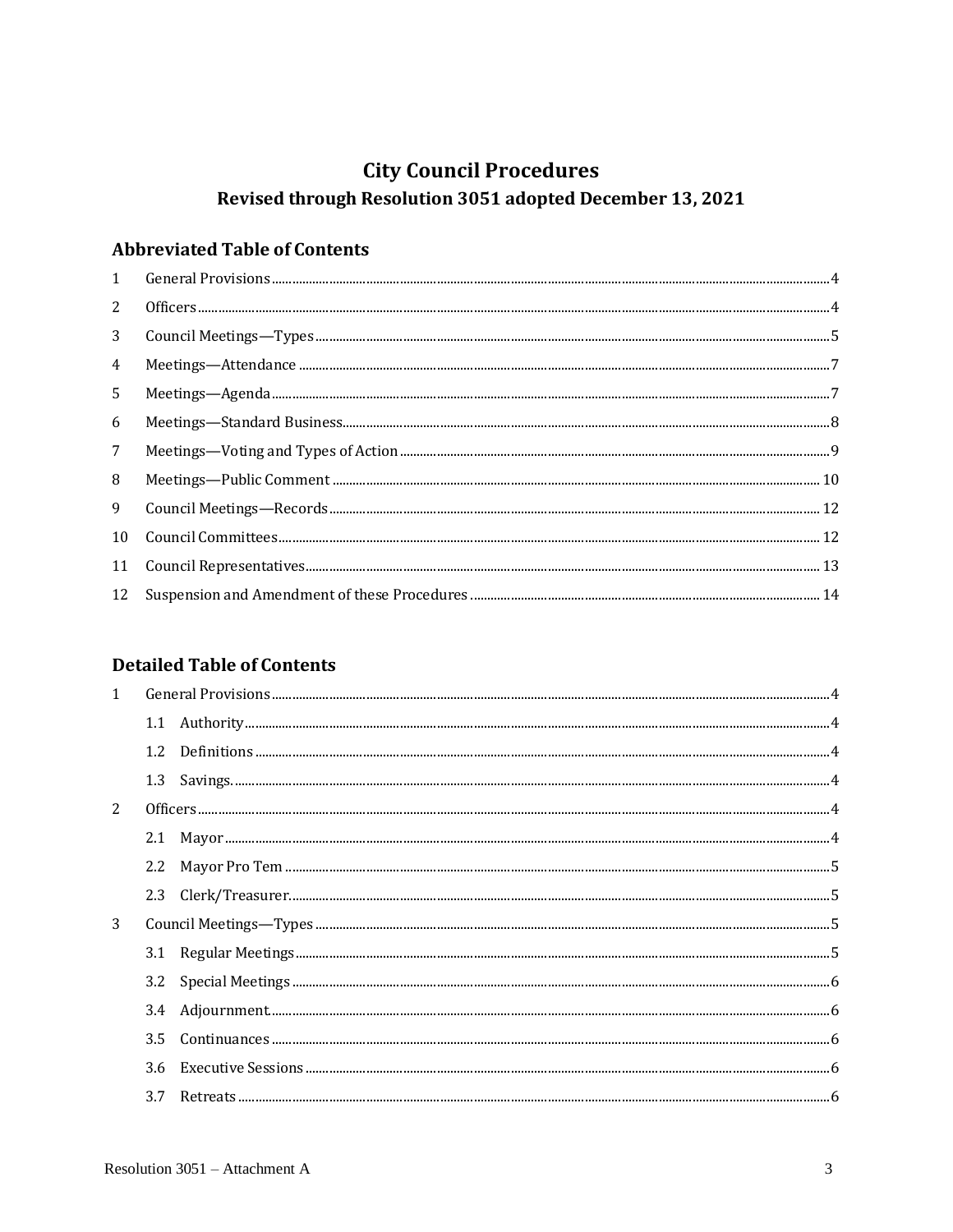| 4  |     |  |  |  |
|----|-----|--|--|--|
|    | 4.1 |  |  |  |
|    | 4.2 |  |  |  |
|    | 4.3 |  |  |  |
| 5  |     |  |  |  |
|    | 5.1 |  |  |  |
|    | 5.2 |  |  |  |
|    | 5.3 |  |  |  |
| 6  |     |  |  |  |
|    | 6.1 |  |  |  |
|    | 6.2 |  |  |  |
|    | 6.3 |  |  |  |
|    | 6.4 |  |  |  |
| 7  |     |  |  |  |
|    | 7.1 |  |  |  |
|    | 7.2 |  |  |  |
|    | 7.3 |  |  |  |
| 8  |     |  |  |  |
| 9  |     |  |  |  |
|    | 9.1 |  |  |  |
|    | 9.2 |  |  |  |
| 10 |     |  |  |  |
|    |     |  |  |  |
|    |     |  |  |  |
|    |     |  |  |  |
|    |     |  |  |  |
|    |     |  |  |  |
| 11 |     |  |  |  |
| 12 |     |  |  |  |
|    |     |  |  |  |
|    |     |  |  |  |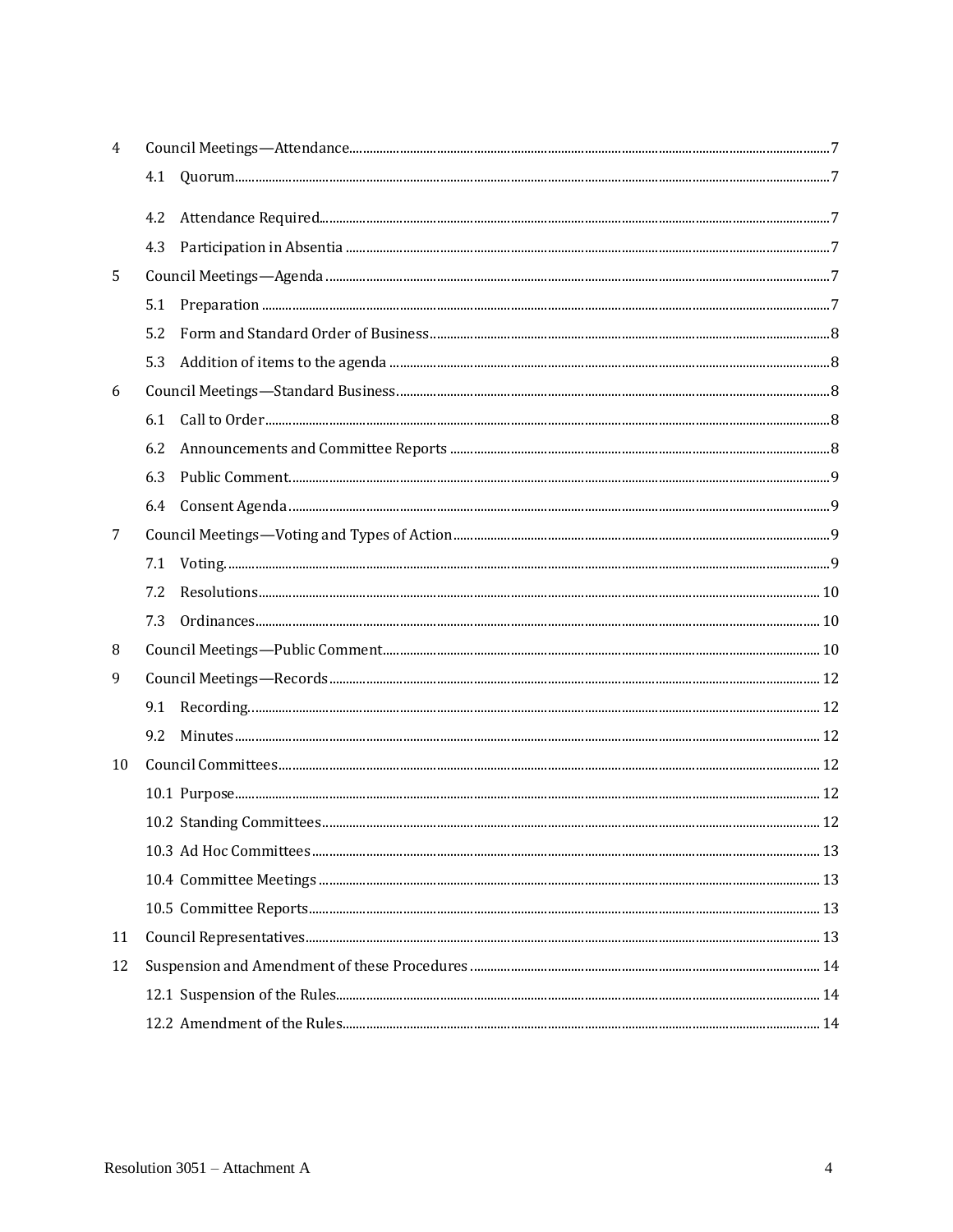# <span id="page-2-0"></span>**1 General Provisions**

## <span id="page-2-2"></span>**1.1 Authority**

- (a) RCW 35A.11.020 provides that"the legislative body of each code city shall have power to organize and regulate its internal affairs…and to define the functions, powers, and duties of its officers and employees."
- (b) RCW 35A.12.120 provides that"the council shall determine its own rules and order of business, and may establish rules for the conduct of council meetings and the maintenance of order."

#### <span id="page-2-3"></span>**1.2 Definitions**

- (a) "Chair" means the presiding officer of a meeting; for council meetings, usually the Mayor.
- (b) "Clerk/Treasurer" means the City Clerk/Treasurer or designee.
- (c) "Final action" has the same meaning as in RCW 42.30.020: a collective positive or negative decision, or an actual vote by a majority of the members of a governing body when sitting as a body or entity, upon a motion, proposal, resolution, order, or ordinance.
- <span id="page-2-4"></span>**1.3 Savings.** These rules are meantto provide assistance to the Council and Mayor for orderly, cordial, and constructive proceedings. The failure to adhere to any of these rules shall not be cause to nullify, invalidate, void or render unenforceable any action taken or any non-action by the Council or any action by the City in reliance thereon. Without affecting rights otherwise provided by law, no person has any cause of action to challenge any ordinance, resolution, motion, decision, or any act whatsoever taken by the Council or the City based on any action or nonaction by the Council in violation of, or in alleged violation of, these rules.

# <span id="page-2-1"></span>**2 Officers**

## <span id="page-2-5"></span>**2.1 Mayor**

- (a) Per RCW 35A.12.100, the Mayor "shall preside over all meetings of the city council when present."
- (b) The Mayor is an independently elected official of the City of Anacortes with duties and powers established by statute and city code. These procedures do not affect the Mayor's duties and powers as established by statute or city code; instead, they govern the role of the Mayor in City Council meetings as presiding officer.
- (c) The Mayor does not have a vote on matters before the City Council except in the case of a tie vote as permitted by RCW 35A.12.100 with respect to matters other than the passage of any ordinance, grant or revocation of franchise or license, or any resolution for the payment of money.
- (d) The Mayor may participate in discussion of all issues that come before the Council.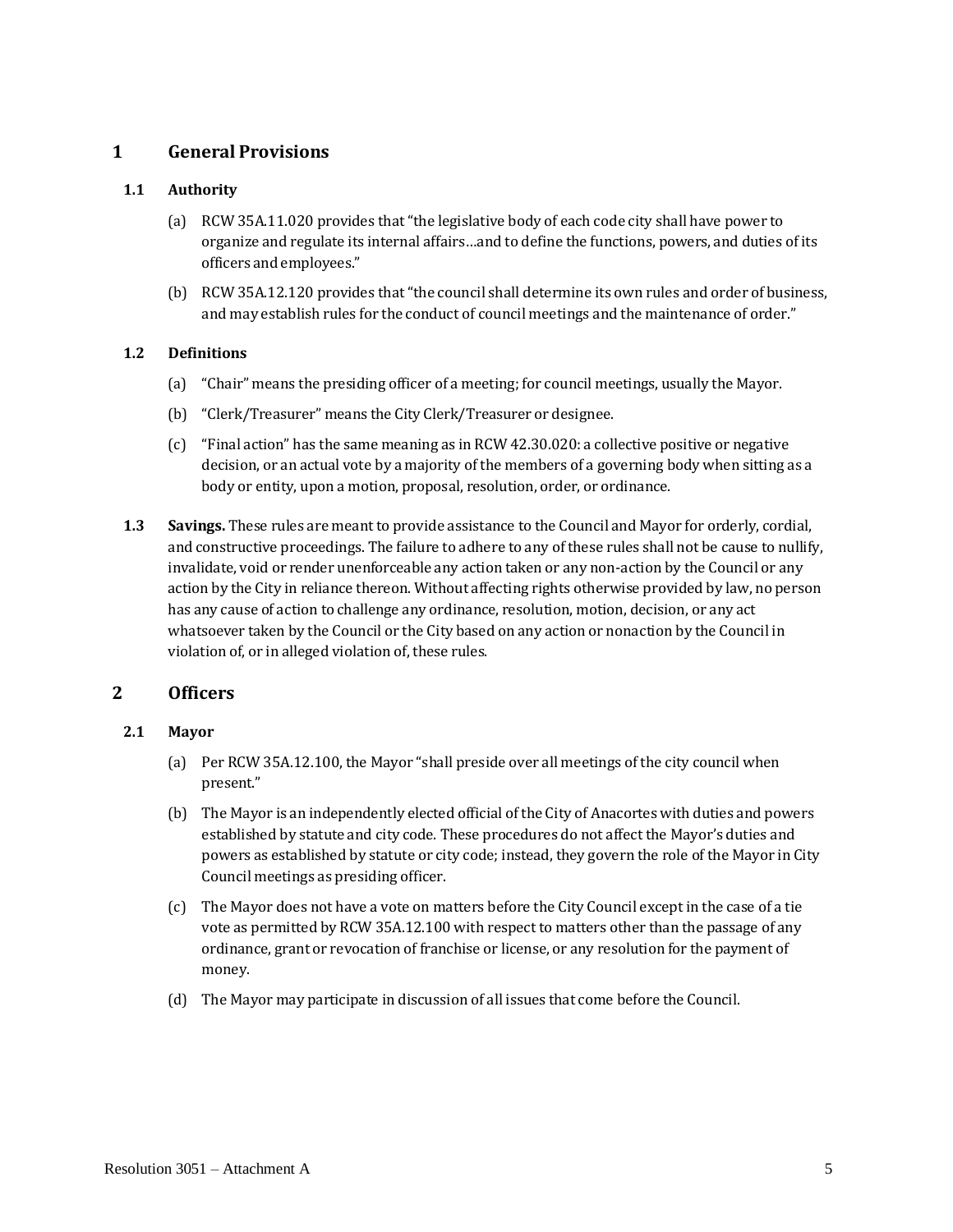### <span id="page-3-1"></span>**2.2 Mayor Pro Tem.**

- (a) Election. The City Council must elect a Mayor Pro Tem from among the Councilmembers at the first Council meeting in January after each general municipal election, and whenever a vacancy occurs.
- (b) Duties and Powers.
	- (1) In case of the absence or temporary disability of the Mayor, the Mayor Pro Tem may perform the duties of the Mayor.
	- (2) In the event of a vacancy in the office of Mayor pursuant to RCW 35A.12.050 or RCW 42.12.010, the Mayor Pro Tem shall perform the duties of mayor and preside over the Council during the interim period starting when the vacancy commences and ending upon the appointment to fill the vacancy pursuant to RCW Chapter 42.12.
	- (3) When acting for the Mayor, the Mayor Pro Tem has the power to:
		- (i) call special meetings;
		- (ii) administer oaths andaffirmations;
		- (iii) take affidavits and certify them;
		- (iv) sign all conveyances made by the City and all instruments that require the seal of the City. See RCW 35A.12.100, Duties and Authority of the Mayor.
- (c) Right to vote. The appointment of a councilmember as Mayor Pro Tem does not in any way abridge that councilmember's right to vote upon all questions coming before the Council.

## <span id="page-3-2"></span>**2.3 Clerk/Treasurer.**

- (a) Duties. The City Clerk/Treasurer must:
	- (1) Prepare the council meeting agenda.
	- (2) Maintain and publish the list of council committees and their meeting schedules.

# <span id="page-3-0"></span>**3 Council Meetings—Types**

#### <span id="page-3-3"></span>**3.1 RegularMeetings.**

- (a) Regular meetings of the City Council are held on the first, second, third, and fourth Monday of each month at 6:00 p.m., except that when any of these days falls on a holiday, the City Council meets on the next business day.
- (b) The City Council may cancel, postpone, or advance the date of any regular Council meeting, except per RCW 35A.12.110 the City Council may not hold fewer than one regular business meeting in each month.
- (c) Regular meetings are held in in the Council Chambers at City Hall.
- (d) In the event there are no agenda items to be considered at a scheduled meeting, such meeting may be canceled by notification by the Mayor to members of the City Council, the public, and other affected parties.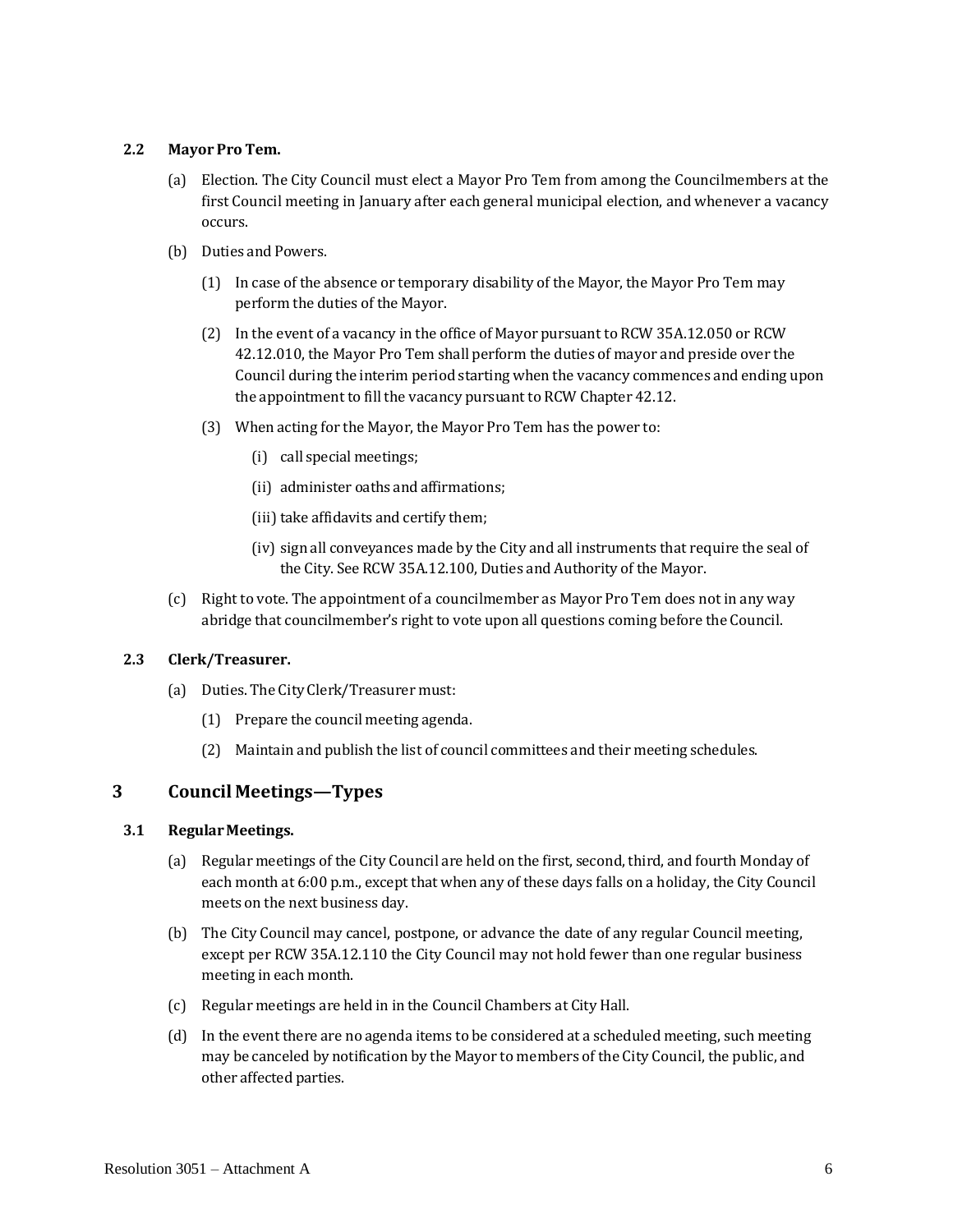#### <span id="page-4-0"></span>**3.2 SpecialMeetings.**

- (a) A special meeting is any meeting of the City Council other than a regular meeting.
- (b) Per RCW 35A.12.110, a special meeting may be called at any time by the Mayor or by any three councilmembers.
- (c) Notice of special meetings must be provided in accordance with RCW 42.30.080.
- (d) Per RCW 42.30.080(3), final action at special meetings may only be taken on the items on the agenda.
- <span id="page-4-1"></span>**3.4 Adjournment.** Any regular, adjourned regular, special, or adjourned special meeting may be adjourned in the manner set forth in RCW 42.30.090.
- <span id="page-4-2"></span>**3.5 Continuances.** Any meeting or hearing being held, noticed, or ordered to be held by the City Council may be continued to a specified time and place in the manner set forth in RCW 42.30.100.

#### <span id="page-4-3"></span>**3.6 ExecutiveSessions.**

- (a) The City Council may hold an executive session without the public as allowed by RCW 42.30.110.
- (b) When the Council adjourns to an executive session, the Mayor must:
	- $(1)$  announce the general topic and the specific RCW authorizing the executive session;
	- (2) specify whether or not the City Council will reconvene afterward and the expected time the City Council will reconvene;
	- (3) announce that the Council will not take any final action in executive session.
- (c) Consistent with RCW 42.30.910, the authorized purposes for executive sessions are to be strictlyconstrued.
- (d) Attendance at executive sessions is limited to councilmembers, the Mayor, and those staff necessary to discuss the subject of the executive session.
- (e) No Councilmember, employee of the City, or any other person present during an executive session may disclose the content or substance of any discussion or action that took place during the executive session, unless authorized to make such disclosure.
- (f) Any discussions in an executive session with its City Attorney or other legal counsel are subject to the attorney-client privilege.
- (g) The Council may not take any votes or any "final action" as defined by RCW 42.30.020(3) at any executive session.

### <span id="page-4-4"></span>**3.7 Retreats**

(a) The Council may meet in an informal conversation setting for a variety of purposes related to City business. Such meetings constitute special meetings under RCW 42.30.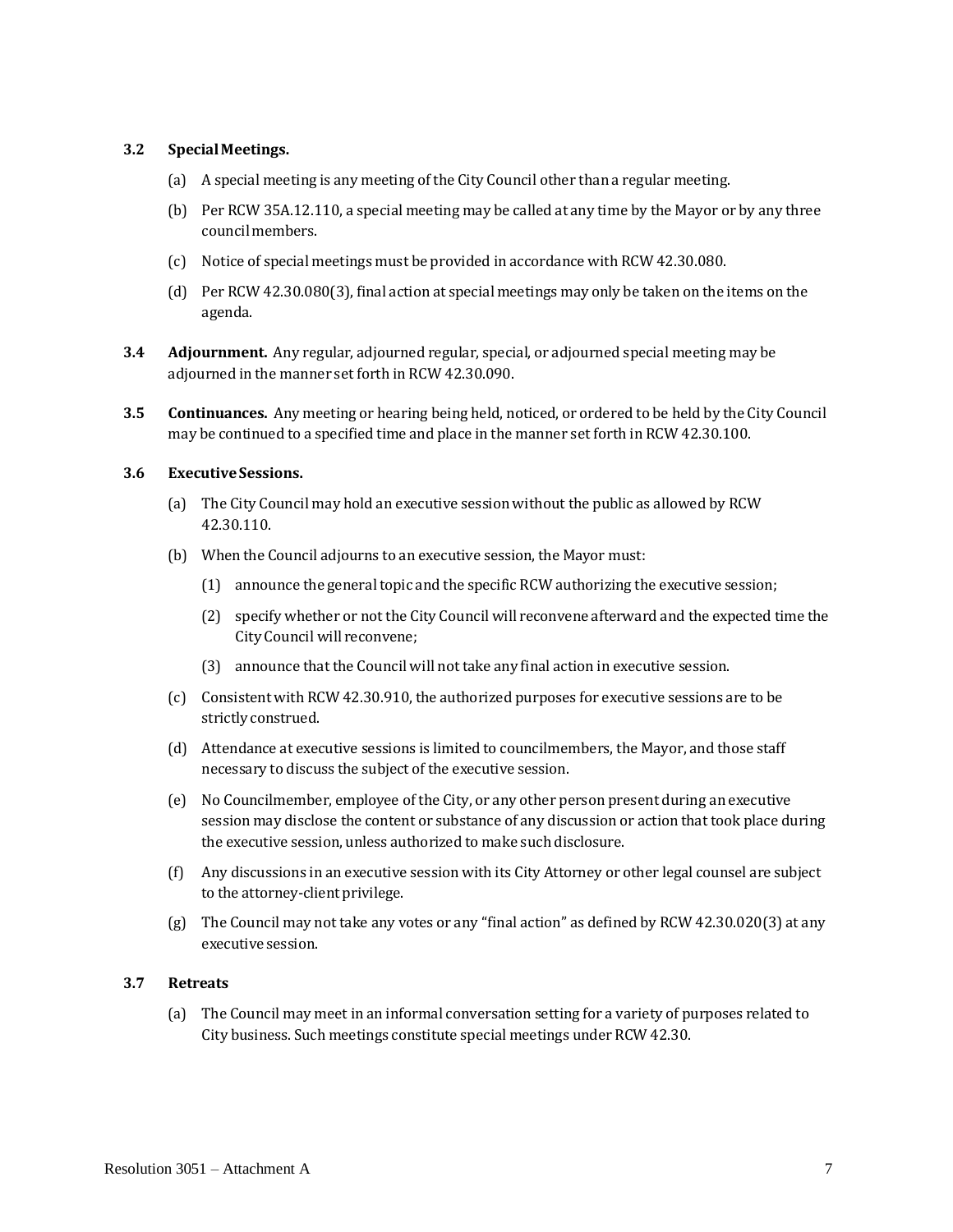## <span id="page-5-0"></span>**4 Council Meetings—Attendance**

#### <span id="page-5-2"></span>**4.1 Quorum.**

- (a) **Defined.** Per RCW 35A.12.120, a majority of all the members of the City Council constitutes a quorum.
- (b) No business may be conducted without a quorum of councilmembers present or participating in absentia.
- (c) If a quorum is not present at the beginning of a meeting, or if the absence of a quorum arises during a meeting, the presiding officer must adjourn the meeting.

#### <span id="page-5-3"></span>**4.2 AttendanceRequired.**

- (a) All Councilmembers must attend all regular meetings of the City Council. Any Councilmember who cannot attend a meeting should notify the Mayor of the reason he or she cannot attend. The Mayor must advise the Council of the reason and entertain a motion to excuse the absence, if any.
- (b) At any regular meeting where a Councilmember is absent, any other Councilmember may move to excuse the absent member. A motion to excuse requires a second and majority vote for passage.
- (c) Per RCW 35A.12.060, a Councilmember is automatically removed from office after failure to attend three consecutive regular meetings without being excused.
- (d) A Councilmember participating in absentia is not considered absent for the purpose of RCW 35A.12.120 or RCW Chapter 42.30.

#### <span id="page-5-4"></span>**4.3 ParticipationinAbsentia.**

- (a) **Defined.** Participation in absentia means participation in a council meeting without being physically present.
- (b) A Councilmember participating in absentia must login to the City Council meeting using City provided login credentials, and use the electronic meeting link published by the Assistant to the City Clerk.
- (c) No councilmember may participate in absentia more than 12 times in any calendar year.
- (d) The recording secretary must note in the meeting minutes the participation of an absent Councilmember.

## <span id="page-5-1"></span>**5 Council Meetings—Agenda**

## <span id="page-5-5"></span>**5.1 Preparation.**

(a) The City Clerk/Treasurer is responsible for preparation ofthe City Council's meeting agenda.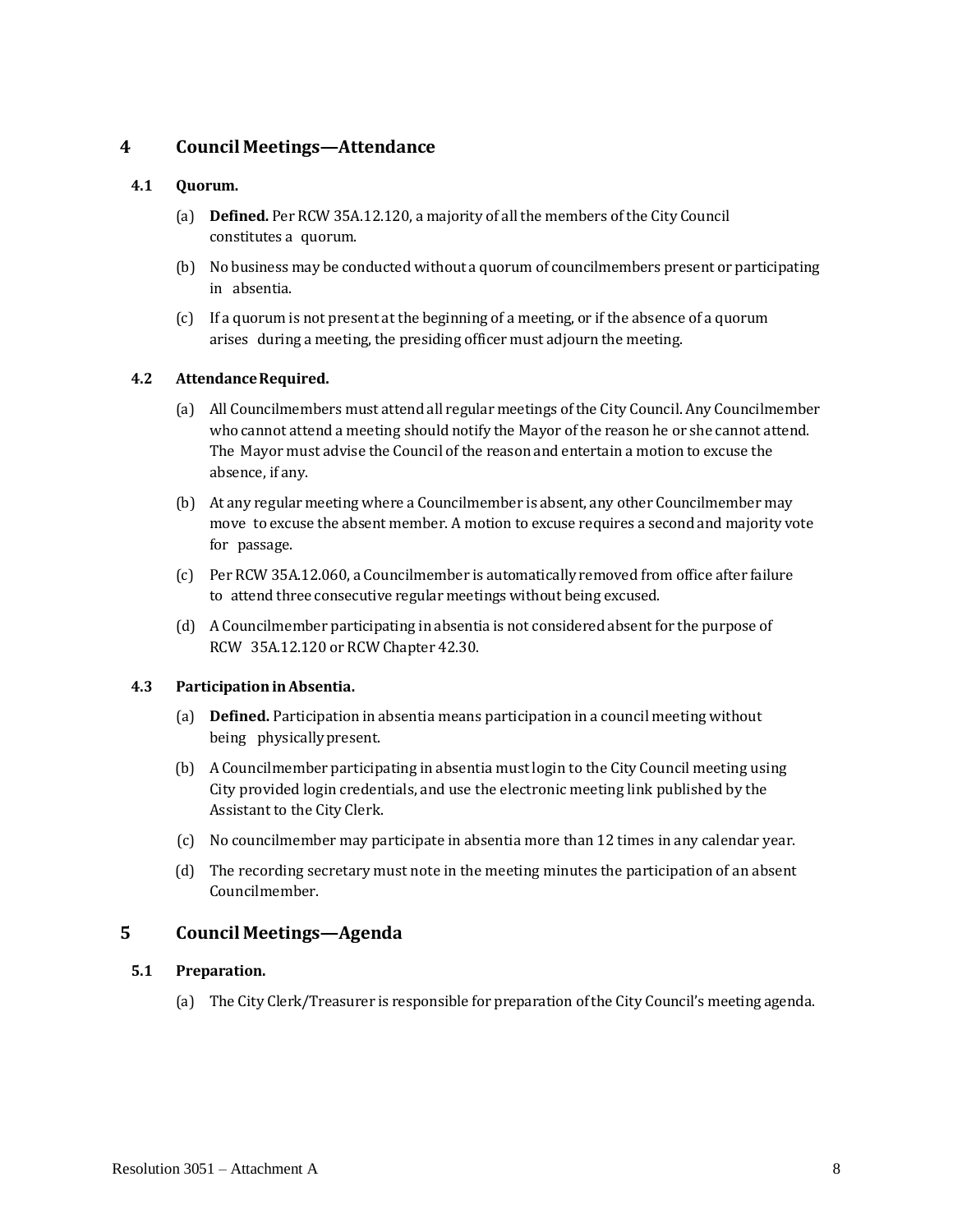- (b) The City Clerk/Treasurer must distribute the agenda to Councilmembers and publish it to the City website for regular meetings at least five days prior the meeting.
- <span id="page-6-1"></span>**5.2 Form and Standard Order of Business.** Unless modified by the Chair for a single meeting, the agenda must list business in the following order:
	- (a) Call to Order / Pledge of Allegiance;
	- (b) Announcements and Committee Reports (including a list of Council Committees that met since the prior meeting);
	- (c) Public Comment;
	- (d) ConsentAgenda;
	- (e) any public hearings;
	- (f) any high-priority business that must be conducted atthat meeting;
	- (g) any other business.

#### <span id="page-6-2"></span>**5.3 Addition of items to the agenda**

- (a) A CityDepartment Head may request addition of an item to a Council meeting agenda. An agenda item coversheet is required for all such agenda items.
- (b) Any twoCouncilmembers, by submitting a written requestto the Clerk/Treasurer, may add an item to a Council meeting agenda for a specific date at least 6 days after the request. The Mayor may decline to put a requested item on an agenda if it is inappropriate, untimely, or unrelated to the business of the City. However, if three Councilmembers support the agenda request, the item must be included on the agenda. An agenda item coversheet is required for all such agenda items.
- (c) A member of the public may suggest or request, in writing, an item for a future Council meeting agenda. The Mayor has discretion to decide whether to add such an item to a Council meeting agenda, and may recommend the item be presented instead to a Council Committee.
- (d) On the second and fourth regular meeting of each month, items requiring final action, other than those qualifying for the consent agenda, should not be scheduled.

## <span id="page-6-0"></span>**6 Council Meetings—Standard Business**

#### <span id="page-6-3"></span>**6.1 Call toOrder.**

- (a) The Clerk/Treasurer must note the absence of any councilmember.
- (b) Attendees stand and recite the pledge of allegiance.

#### <span id="page-6-4"></span>**6.2 Announcements and CommitteeReports**.

Councilmembers and the Mayor should make any announcements related to city business that are relevant to the Council or the public.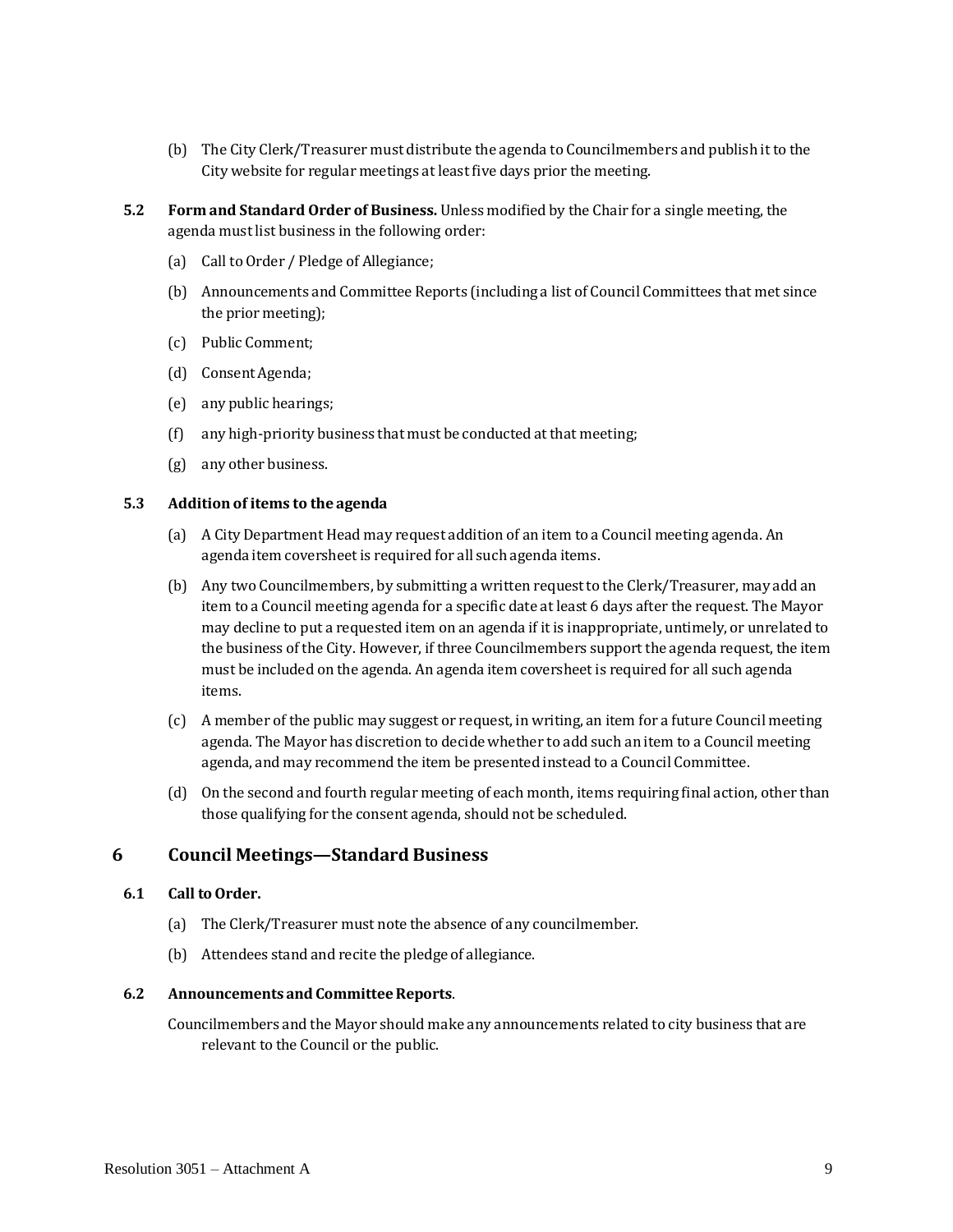#### <span id="page-7-1"></span>**6.3 Public Comment.** See Rule [8](#page-8-0) Council Meetings—Public [Comment.](#page-8-0)

#### <span id="page-7-2"></span>**6.4 ConsentAgenda.**

- (a) The Consent Agenda is a list of routine items not requiring discussion or independent action.
- (b) The Council must approve the items on the Consent Agenda as a group, but any Councilmember may remove any item from the Consent Agenda to be considered separately.
- (c) All items on the Consent Agenda (exceptfor minutes and routine payment of claims) require:
	- (1) a completed agenda item coversheet;
	- (2) the complete document for which approval is requested;
	- (3) approval as to content by the relevant department head;
	- (4) approval as to budget by the Clerk/Treasurer;
	- (5) approval as to form by the City Attorney.
- (d) Items eligible for consent agenda include the following.
	- (1) meeting minutes.
	- (2) payment of claims per AMC Chapter 3.02;
	- (3) street fair applications;
	- (4) resolutions to set the date of a public hearing;
	- (5) final decisions on land use applications that received unanimous preliminary approval at a previous meeting;
	- (6) grant agreements  $\leq$  \$250,000;
	- (7) Public Works contracts that have been publicly bid ≤ \$200,000;
	- (8) purchased or personal services contracts on standard city forms ≤ \$100,000;
	- (9) any item the council has indicated may be placed on the Consent Agenda at a previous meeting.

# <span id="page-7-0"></span>**7 Council Meetings—Motions, Voting, and Types of Action**

<span id="page-7-3"></span>**7.1 Debate.** Debate mustfollow the rules in Attachment B.

## **7.2 Voting.**

- (a) All votes may be taken by voice vote except for final votes on the adoption of an ordinance or resolution, which must be by roll call.
- (b) Per RCW 35A.12.120, any vote must be by roll call vote if a council member requests it.
- (c) Per RCW 35A.12.120, the passage of any ordinance, grant or revocation of franchise or license, and any resolution for the payment of money requires the affirmative vote of at least a majority of the whole membership of the council.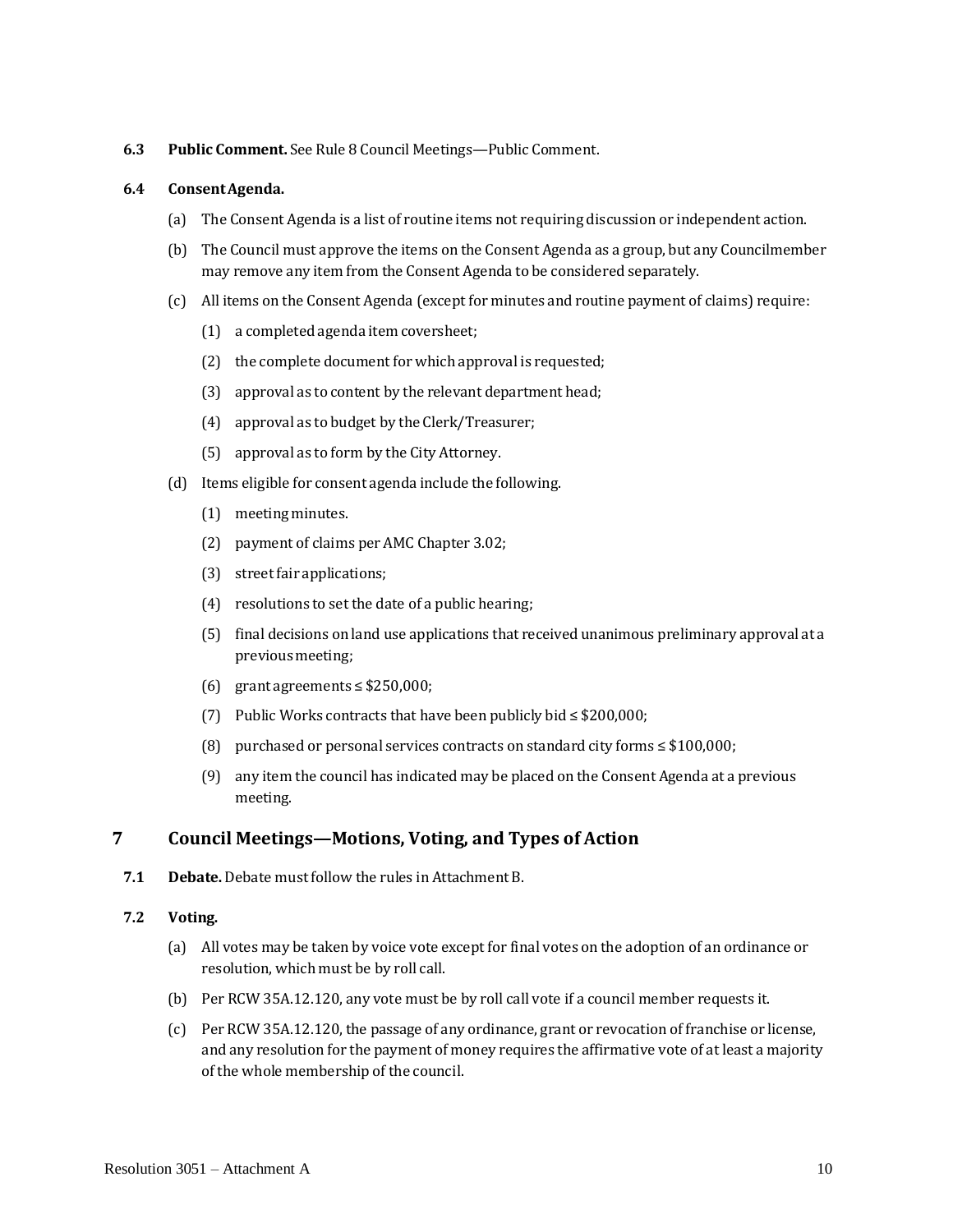## <span id="page-8-1"></span>**7.3 Resolutions.**

- (a) **Defined.** A resolution is a written form of a motion.
- (b) The City Council may use a resolution to formalize rules, recommendations, administrative policies, or expressions of opinion; to authorize contracts; and to take other actions that do not require an ordinance.
- (c) A resolution does not require approval of the Mayor. The Mayor's signature on a resolution indicates the Mayor's certification, as presiding officer, thatthe Council approved the resolution aswritten.

#### <span id="page-8-2"></span>**7.4 Ordinances**

- (a) **Defined.** An ordinance is a law of the City. An ordinance is generally required for the following actions:
	- (1) imposing a tax;
	- (2) establishing fees or charges for city services;
	- (3) regulating the conduct of business;
	- (4) revising the Anacortes Municipal Code and other city regulations;
	- (5) adopting or revising the Comprehensive Plan;
	- (6) other items that State law or City policy requires to be enacted by means of an ordinance.
- (b) **Two-read rule.** An ordinance must be heard at two separate council meetings before it can be adopted.

# <span id="page-8-0"></span>**8 Council Meetings—Public Comment**

#### (a) **Generally**.

- (1) The chair should preserve order and decorum at all regular and special meetings of the City Council, in accordance with RCW 43.30.050.
- (2) Meetings are intended to be of a neutral and businesslike atmosphere.
- (3) These rules are intended to promote an orderly system of holding a public hearing or meeting, to give every person who wishes to speak an opportunity to be heard, and to ensure that no individual is embarrassed by exercising the right to free speech.

#### (b) **Opportunities**.

- (1) The agenda may indicate when opportunities for public comment are allowed or invited.
- (2) The mayor or councilmembers may invite additional information, questions, or comments from the public, pertinent to the matters under discussion.
- (3) Public input for quasi-judicial proceedings and other actions covered by specific rules of procedure are governed by the applicable rules.
- (4) Comments on certain matters may be restricted to the date and time they are considered under an agenda, such as those requiring a public hearing or subject to a public participation plan.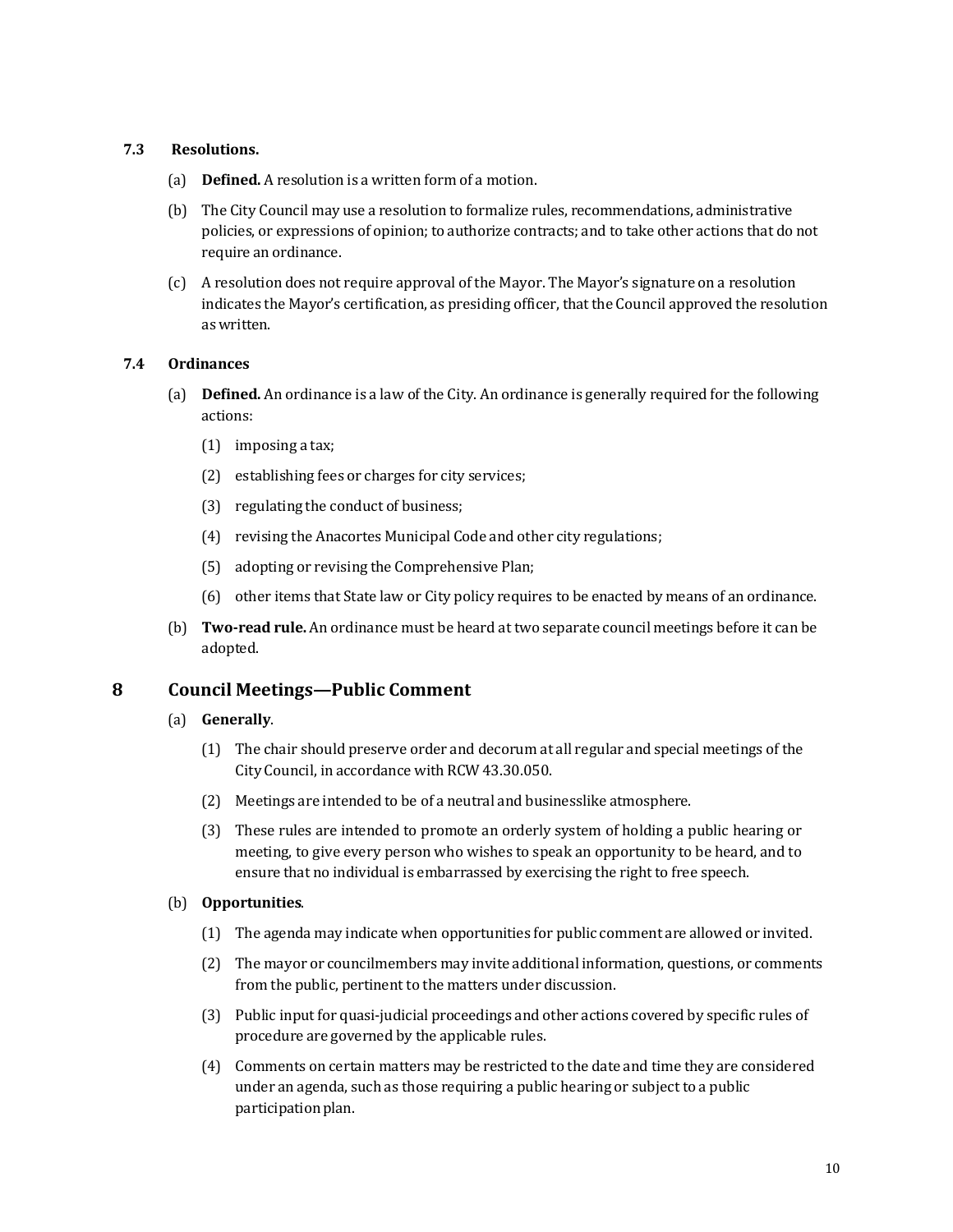#### (c) **Time limits**.

- (1) The chair may set uniform time limits or time allocations for testimony as necessary to manage the orderly progress of the meeting.
- (2) As time allows, additional time may be allowed by the chair to an individual or group, after everyone else has spoken.
- (3) Spokesperson for a group. In order to expedite matters and to avoid repetitious presentation, delay or interruption of the orderly business of the Council, whenever any group of persons wishes to address the Council on the same subject matter, the chair may request that a spokesperson be chosen by the group to address the Council. However, being a member of a group shall not preclude an individual from stating that they agree or disagree with the spokesperson, or from presenting additional comments not addressed by the spokesperson.

#### (d) **Method of addressing Council**.

- (1) A person desiring to address the Council must first obtain the permission of the chair.
- (2) A person addressing the Council must:
	- (i) provide their name for the record;
	- (ii) confine their remarks to those relevant the issues being considered.

### (e) **Disruptions**.

- (1) The chair should maintain control over interruptions and disruptive behavior.
- (2) No person may:
	- (i) engage in any indecorous, abusive or inappropriate language;
	- (ii) make personal attacks on any other person;
	- (iii) impugn the integrity, honesty, or motives of any person;
	- (iv) in any way make slanderous remarks;
	- (v) wave signs, cheer or applaud, or take disruptive actions.
- (3) Any person whose comments have been ruled out of order by the chair must immediately cease and refrain from further improper comments. Anyone who persists in making "out of order" comments, interrupting others, or otherwise disrupting the meeting is subjectto removal from the meeting.
- (4) In the event that any meeting is interrupted by a person or group of persons so as to render the orderly conduct of such meeting unfeasible, and order cannot be restored by the removal of individuals who are interrupting the meeting, the members of the Council may vote to order the meeting room cleared and continue in session or may adjourn the meeting and reconvene at another location selected by majority vote of the members.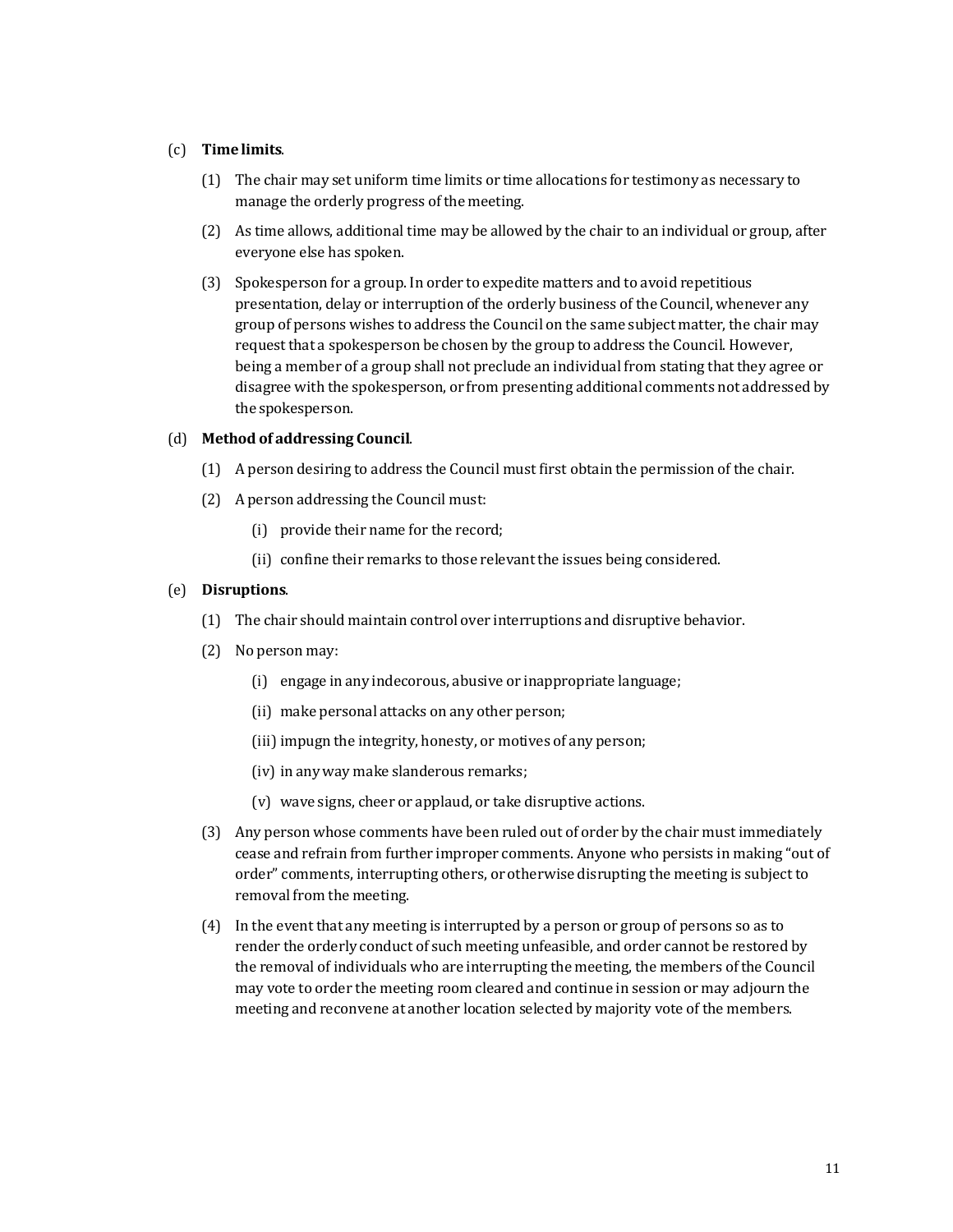# <span id="page-10-0"></span>**9 Council Meetings—Records**

<span id="page-10-2"></span>**9.1 Recording.** City staff must make audio and video recordings of all City Council meetings, and maintain an archive of all such recordings on the City website for access by the public.

## <span id="page-10-3"></span>**9.2 Minutes**

- (a) City staff must prepare minutes of all Council meetings and provide to each Councilmember for approval at a subsequent meeting.
- (b) Approved meeting minutes must be published on the City website.

# <span id="page-10-1"></span>**10 Council Committees**

## <span id="page-10-4"></span>**10.1 Purpose.**

(a) Council Committees are for the purpose of studying and considering policy issues, and bringing recommendations on issues forward to the full Council for consideration. Issues may be referred to a Committee by the Council for the Committee to review and make a recommendation back to the Council. Issues may also be brought to a Committee's attention by any Councilmember, by City staff, or by the public through a Councilmember or staff. Committees will also assist staff by reviewing issues in advance of their presentation to the full Council.

## **10.2 Council Committees do not represent, and may not speak for,the City Council.**

## <span id="page-10-5"></span>**10.3 StandingCommittees.**

- (a) The Mayor Pro-Tem must appoint three Councilmembers to each standing committees atthe second regular meeting of each year that follows a general municipal election. The appointments must be confirmed by the City Council.
- (b) The following standing committees are established for the purposes described:
	- (1) **Finance**;to make recommendations on the municipal budget, capital facilities financing, and to approve transactions as authorized by municipal code.
	- (2) **Housing Affordability and Community Services**: to develop a draft strategic plan to improve housing affordability and make recommendations on budget and CDBG grant allocations for social services.
	- (3) **Personnel**:to make recommendations regarding positions and personnel policies.
	- (4) **Planning**:to make recommendations regarding land use, comprehensive planning, development regulations, and community and economic development.
	- (5) **Parks and Recreation**:to make recommendations regarding park, recreation, and trail facilities, activities, and policies.
	- (6) **Public Works**: to make recommendations regarding public works and city utilities.
	- (7) **Public Safety**: to make recommendations regarding public safety, including the police and fire departments and emergency medical services.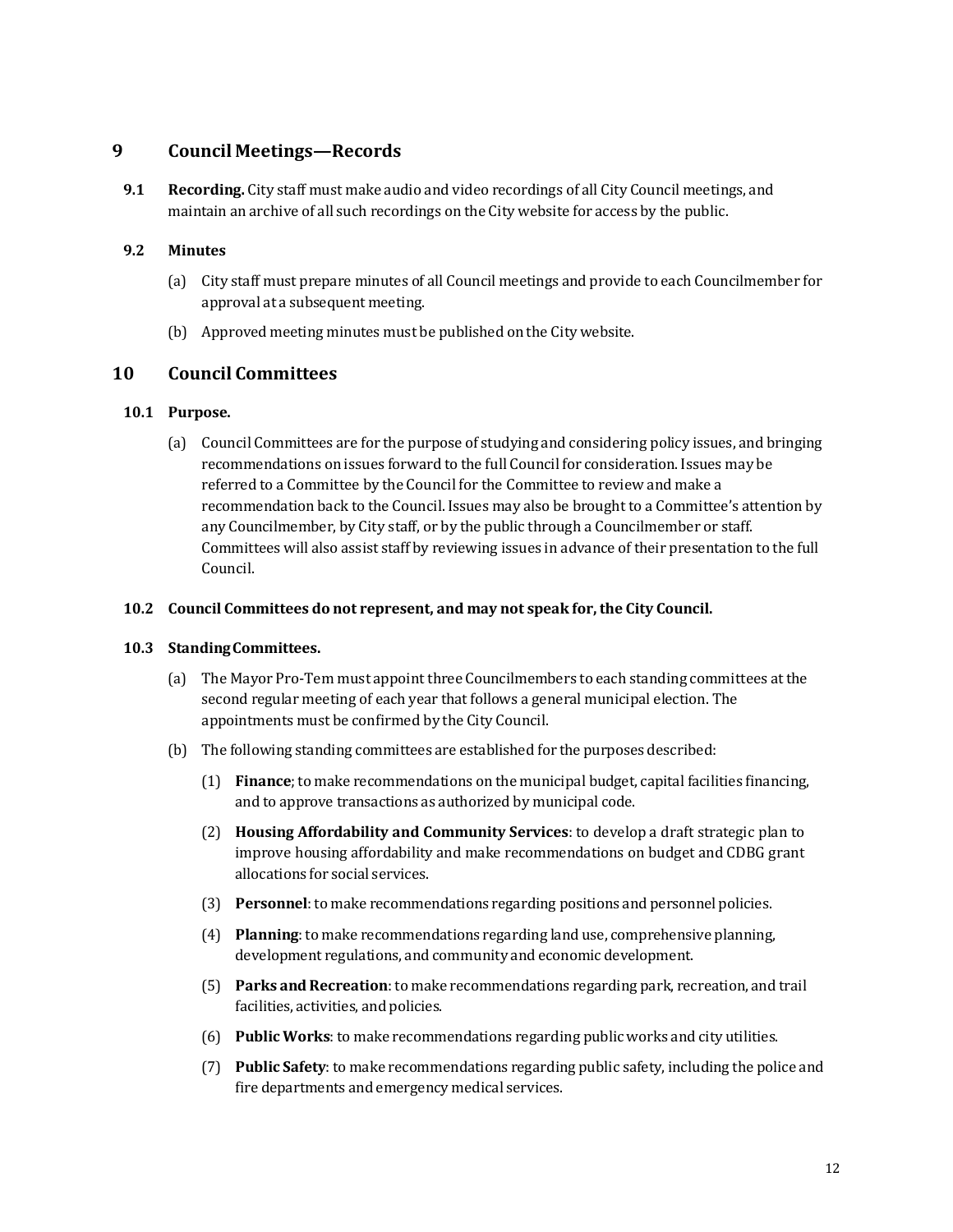<span id="page-11-1"></span>**10.4 Ad Hoc Committees.** The Mayor Pro-Tem may appoint Ad Hoc Committees to consider and make reports or policy recommendations on specific topics. The appointments must be confirmed by the City Council.

#### <span id="page-11-2"></span>**10.5 CommitteeMeetings.**

- (a) Council Committees may set their own meeting times, agendas, and work programs.
- (b) The regular Council Committee meeting schedule must be posted on the City website and upcoming meeting times should included on Council agendas.
- (c) A Committee may call a special meeting or re-schedule a regular meeting at any time with 24 hour notice consistent with RCW 42.30.080.
- (d) The Committees may prioritize the various issues that are put before them, and determine which ones to work on.
- (e) If an issue is referred to a Committee by Council vote, with a requestfor the Committee to make a recommendation back to Council, that issue shall have a high priority.
- (f) Duty to avoid a quorum. No more than three Councilmembers may attend any Committee meeting. A Councilmember may attend a committee meeting in the absence of a regular member if asked to do so by the remaining regular Committee members to facilitate the work of the Committee.

#### <span id="page-11-3"></span>**10.6 CommitteeReports.**

- (a) At regular council meetings, each committee that has met since a prior council meeting should provide a report of the committee's business.
- (b) Committees may request time at a full Council meeting for:
	- (1) discussion of an issue that the Committee is working on; or
	- (2) presentation of the Committee's formal recommendations to the Council with a request for Council action.
- (c) When the Committee members are not unanimous in their recommendation, a minority viewpoint may be presented.

## <span id="page-11-0"></span>**10.7 CouncilRepresentatives**

- (a) The Mayor Pro-Tem may appoint a Councilmember to be a Council representative or liaison to a community organization, a neighborhood group, a committee or group of another governmental entity, or in some way to coordinate between the Council or City and another group. The appointment must be confirmed by the City Council.
- (b) Council representatives must regularly report to the City Council.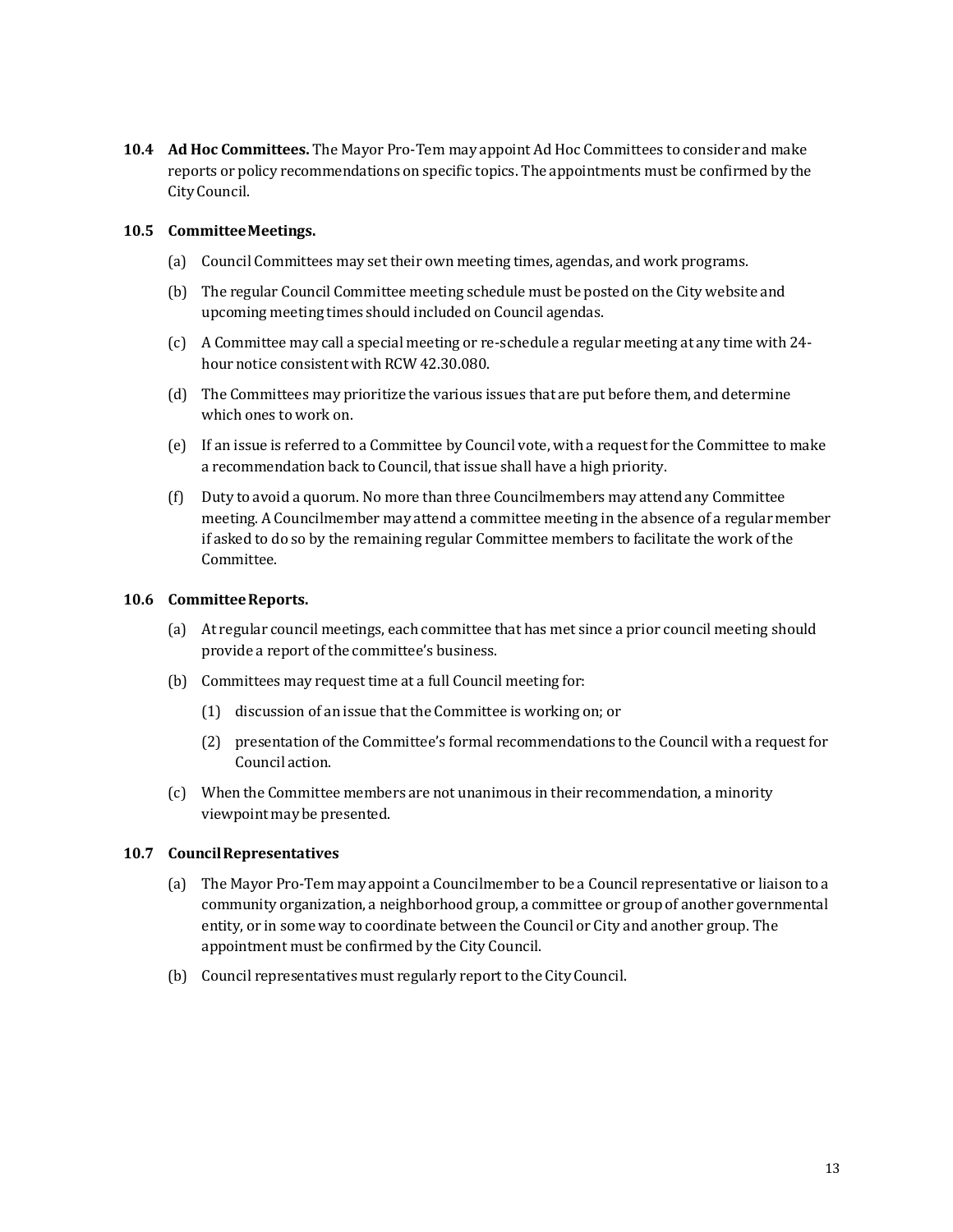# <span id="page-12-0"></span>**11 Suspension and Amendment of these Procedures**

- <span id="page-12-1"></span>**11.1 Suspension of the Rules.** Any provision of these rules not governed by other laws may be suspended until the next meeting by 2/3 vote of those Councilmembers present.
- <span id="page-12-2"></span>**11.2 Amendment of the Rules.** These rules may be amended or new rules adopted by a vote of at least four Councilmembers, provided that the proposed amendments or new rules must have been introduced at a prior Council meeting.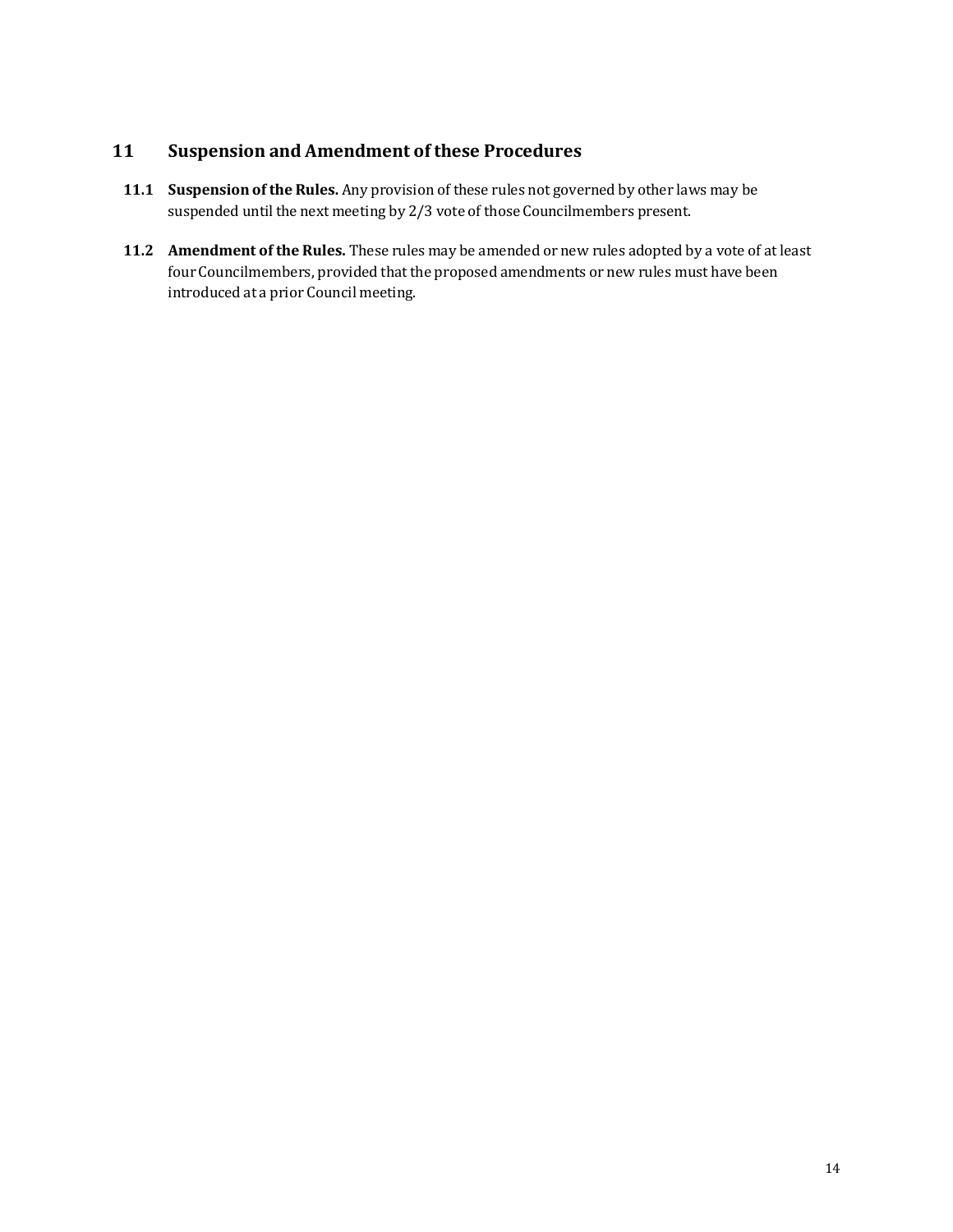# **Attachment B—Rules of Debate**

### **1.1 Generally**

- (a) Unless otherwise stated in this document, or unless in conflict with state law, the Mayor shall maintain order, control the manner of discussion among the Councilmembers, and implement the City Council's rules. If a question arises regarding the application of the rules, any two members can appeal to the Council for a decision.
- (b) The presiding officer shall determine all points of order subject to the right of any Councilmember to appeal to the Council. If any appeal is taken, the point of order shall be decided by vote of the Council.

#### **1.2 IntroductionofBusiness**

- (a) The presiding officer shall state all questions coming before the Council, provide opportunity for discussion from the floor where required by ordinance or statutes, or these rules of procedure, and at other times at his or her discretion, and announce all decisions of the Council.
- (b) The Mayor shall introduce each item of business and refer it to the appropriate spokesperson for explanation to the entire Council.

### 1.3 **Right to Speak.**

- (a) Each Councilmember desiring to speak shall address the presiding officer, and the Mayor shall recognize members of the Council in the order that they request the floor.
- (b) Upon recognition, each Councilmember shall confine his or her comments to the issues being considered. At the discretion of the Council, an informal conversational format may be utilized for discussion of some issues.
- (c) Interruptions. A member of the Council, once recognized, shall not be interrupted when speaking unless itis to call him or her to order. The Mayor shall maintain control over interruptions.

#### **1.4 MotionProcedures.**

- (a) Any Councilmember may make a motion with respect to the item of business on the floor.
- (b) Motions shall be clear and concise and not include statements for the motion within the motion.
- (c) If a motion does not receive a second, it dies. After a motion and a second, the Mayor shall restate the motion.
- (d) Motions that do not need a second include: nominations, agenda order, point of order, and adjournment. After consideration of the Mayor's ability to break a tie vote, according to State law, a motion that receives a tie vote is deemed to have failed.
- (e)
- (f) A motion to amend a motion, upon a second, may be discussed and must be decided before the principal motion is further considered.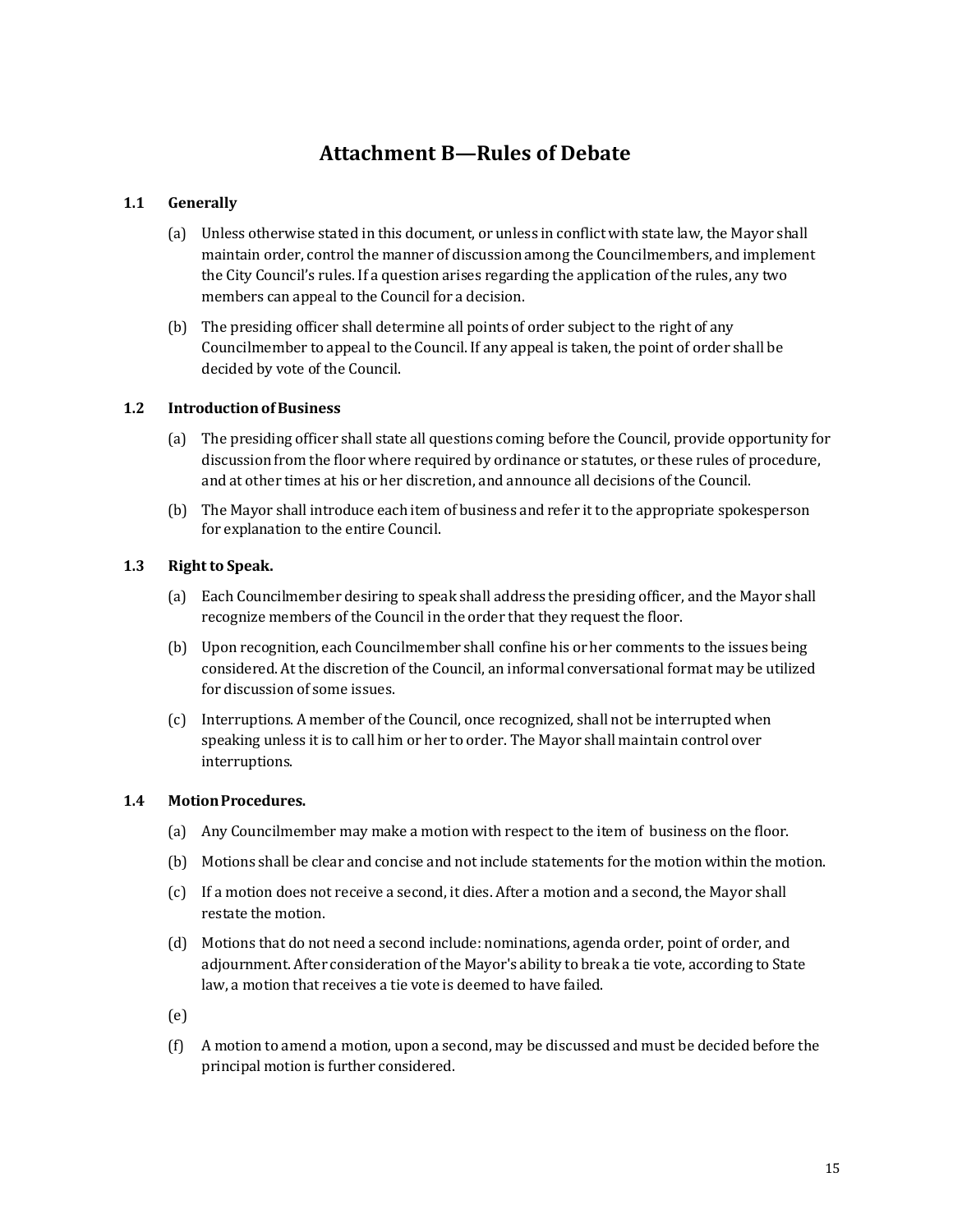- (g) A motion to postpone to a certain time, including later in the same meeting, is debatable, is amendable, and may be reconsidered at the same meeting. The question being postponed must be considered at a later time atthe same meeting or at a future regular or special Council meeting.
- (h) Where there is insufficient information available to the Council to decide an issue, a motion to postpone to a time when the issue is deemed ready for further consideration may be made. A motion for consideration at such an indefinite time shall state with specificity the conditions to be met or deemed not meetable before the Council is to again consider the issue. If such a motion is seconded, it is debatable, amendable, and may be reconsidered at the same meeting. The question so postponed will be considered when the conditions have been met or are deemed impossible to meet.

#### **1.5 Discussion.**

- (a) Discussion of an issue may occur before a motion on the issue has been made. After a motion has been made and seconded, the Councilmembers may discuss their opinions on the issue prior to the vote; the post-motion discussion shall focus on the issue within the context of the merits of the motion.
- (b) All Councilmembers must be afforded an opportunity to speak on the issue. Public comment shall not be allowed when a motion is pending except at the request of a Councilmember to the Mayor to clarify the details of the issue at hand, for limited inquiry made to staff or legal counsel, to a person who previously provided formal or informal testimony concerning the issue at hand. The Mayor shall insure that any response is limited to the inquiry made.

## **1.6 ClosingDiscussion.**

- (a) A motion calling for the question shall close discussion on the main motion and is not debatable. Such a motion must receive a second and fails without a two-thirds (2/3) vote of those Councilmembers present.
- (b) Discussion is re-opened if the motion fails.

#### **1.7 Voting.**

- (a) The Mayor or recording secretary shall restate the motion prior to voting.
- (b) The recording secretary shall conduct any roll call votes.
- (c) No Councilmember shall be allowed to pass when called upon and then vote later in the order.
- (d) Councilmembers may abstain from the entire vote only where disqualified by reason of conflict of interest or where approved by the Mayor due to the Councilmember's non-participation in earlier proceedings concerning the subject of the motion. Should any Councilmember nonetheless fail to vote when his/her name is called or otherwise abstain, his/her vote will be counted as an "aye" on the question.
- (e) To meet a "two thirds of Councilmembers present" requirement, the vote must be as follows:
	- (1) if seven (7) members are present, then five (5) must vote in the affirmative;
	- (2) if six or five (6 or 5) members are present, then four (4) must vote in the affirmative;